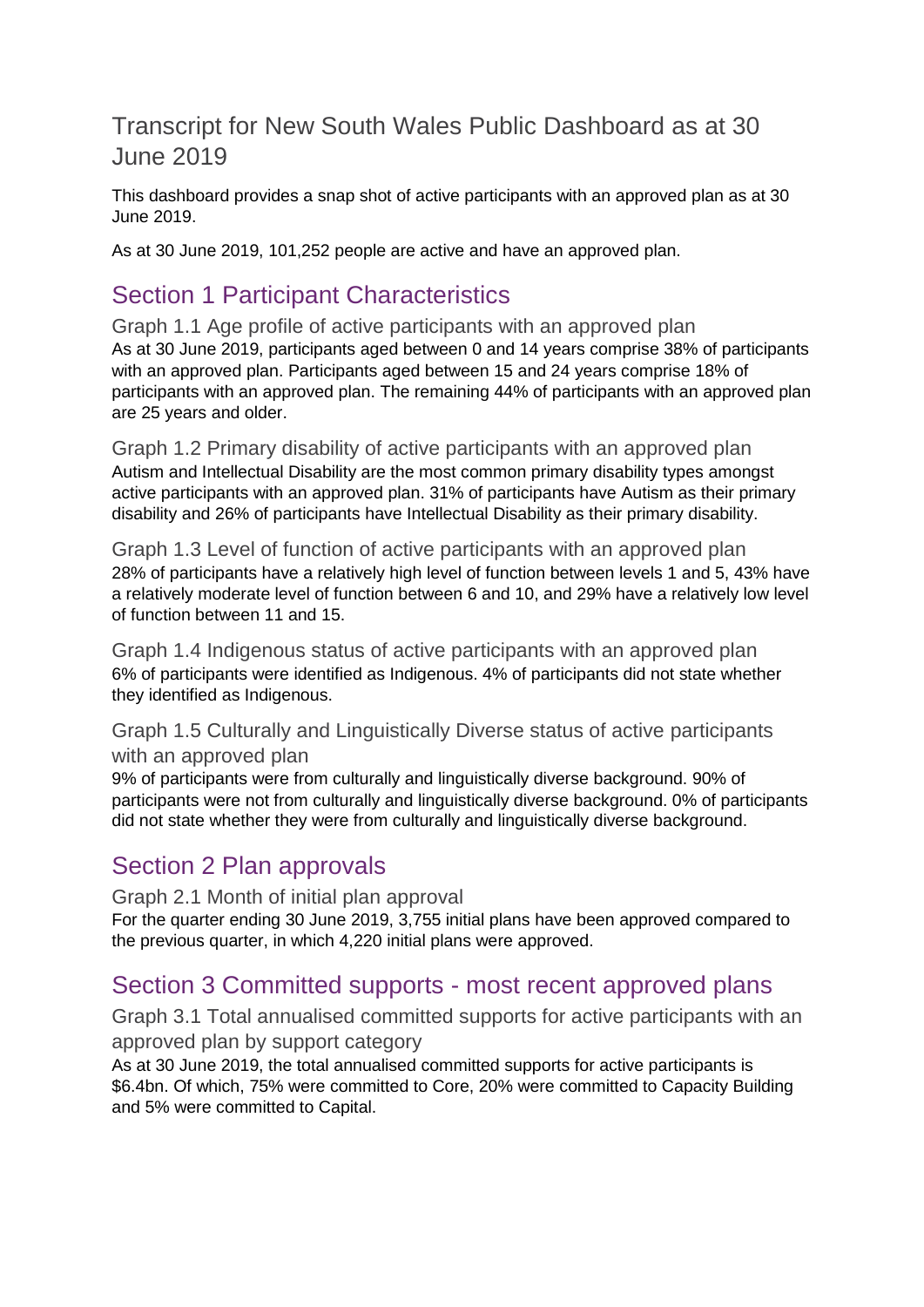Graph 3.2 Total annualised committed supports for active participants with an approved plan by primary disability

Participants with Intellectual Disability and Autism receive the highest proportion of total annualised committed supports amongst all active participants with an approved plan. Participants with Intellectual Disability receive 37% of the total committed supports, while participants with Autism receive 16% of the total committed supports.

Graph 3.3 Total annualised committed supports for active participants with an approved plan by age group

The 0 to 14, 15 to 24, and 25+ age groups represent 11%, 17% and 72% respectively of total committed supports.

Graph 3.4 Total annualised committed supports for active participants with an approved plan by level of function

Participants with level of function between 11 and 15 have relatively lower function or a higher level of disability, and they receive 59% of total committed supports. Participants with level of function between 6 and 10 have a relatively moderate level of function or disability, and they receive 33%. Participants with a level of function between 1 and 5 have relatively high level of function or a low level of disability, and they receive 8% of total committed supports.

# Section 4. Annualised committed supports - most recent approved plans

Graph 4.1 Distribution of active participants with an approved plan by annualised committed support band

As at 30 June 2019, 16% of active participants with an approved plan have annualised committed supports in the range \$10,001-\$15,000, 14% in the range \$50,001-\$100,000, and 14% in the range \$30,001-\$50,000.

Graph 4.2 Average annualised committed supports for active participants with an approved plan by primary disability

Participants with Spinal Cord Injury as their primary disability constitute 1% of active participants and receive the highest amount of annualised committed supports, followed by Acquired Brain Injury which constitutes 3% of active participants.

Graph 4.3 Average annualised committed supports for active participants with an approved plan by age group

Participants in the 45 to 54 years age group receive the highest amount of average annualised committed supports, and the 55 to 64 years age group receive the second highest amount of average annualised committed supports.

Graph 4.4 Average annualised committed supports for active participants with an approved plan by level of function

The average annualised committed supports for participants with relatively high functional capacity (corresponding to a level of function between 1 and 5) is \$18,088, whereas the average annualised committed supports for participants with relatively low functional capacity (corresponding to a level of function between 11 and 15) is \$131,088.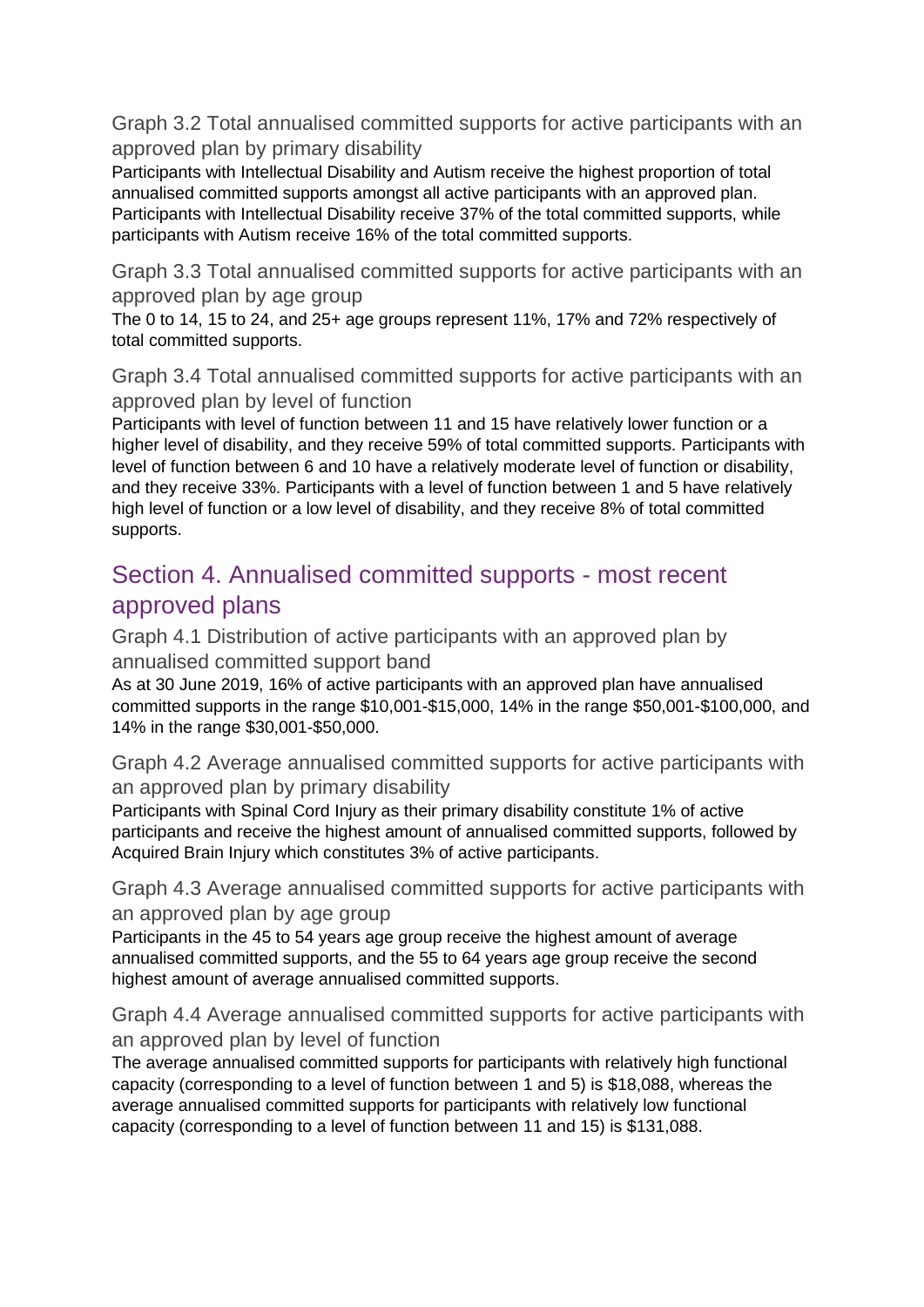# Section 5. Providers

Graph 5.1 Registered providers by entity type As at 30 June 2019, there are 9,106 registered providers, 4,015 are Sole Traders and 5,091 are Organisations.

#### Table 5.2 Registered providers by registration group

The most common registration groups are Therapeutic Supports (4,312 providers registered), followed by Household tasks (2,582 providers registered) and Assistance with travel/transport arrangements (1,832 providers registered).

#### Section 6. Participants and carers outcomes and support packages by participant age group

Participants and carers outcome indicators reported are from baseline outcomes data collected on participants when they receive their initial plan. Outcomes data was collected using the Short Form Outcomes Framework (SFOF) questionnaires. Participants with an initial plan approved during the period between 1 July 2016 and 30 June 2019 are included.

Participant age group: birth to before starting school

Description of key participant outcome domains: Outcome statements for children aged 0-6 years (or school entry):

1. Children gain functional, developmental and coping skills that are appropriate to their ability and circumstances / specialist services.

2. Children show evidence of self-determination in their everyday lives.

3. Children participate meaningfully in family life.

4. Children participate meaningfully in community life.

Graph 6.1 Selected participant outcome indicators from participants aged between birth and before starting school

For participants age 0 to before starting school: 70% of parents or carers have concerns in 6 or more areas; 70% say their child is able to tell them what he or she wants; 62% of children can make friends outside family; 51% of children participate in age appropriate community, cultural or religious activities; and 61% of children are welcomed or actively included.

Description of key carer outcome domains:

Outcome statements for families / carers of children with disability aged 0-6 years:

1. Families know their rights and advocate effectively for their children.

2. Families feel supported.

3. Families are able to gain access to desired services, programs, and activities in their community.

4. Families help their children develop and learn.

5. Families enjoy health and wellbeing.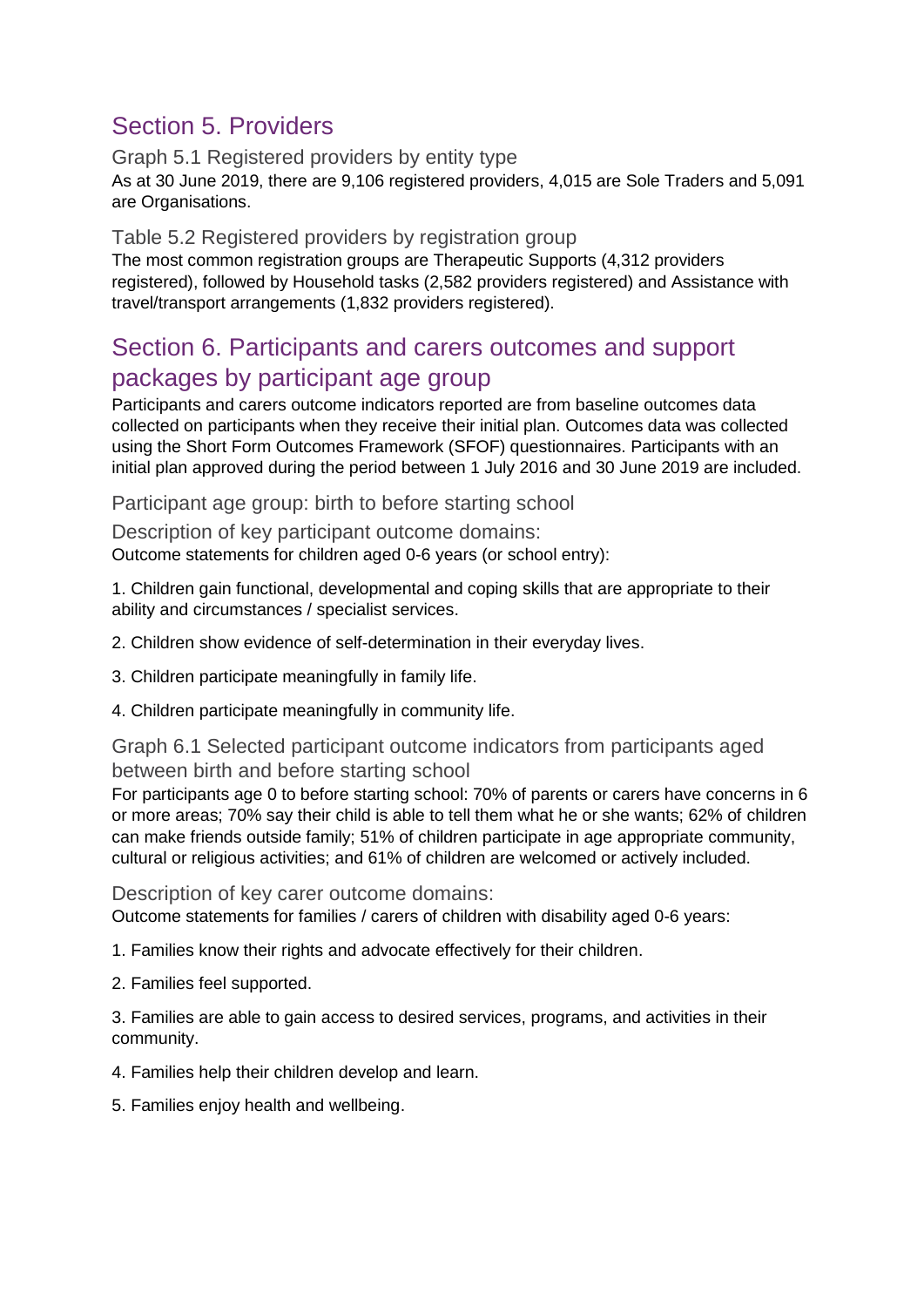Graph 6.3 Selected carer outcome indicators from participants aged 0 to 14 years of age

For carers of participants starting school to 14: 23% receive Carer Payment; 53% receive Carer Allowance; 48% work in a paid job; 40% say they (and their partner) are able to work as much as they want; 78% are able to advocate for their child; 46% have friends and family they see as often as they like; 85% feel confident in supporting their child's development; and 74% rate their health as good, very good or excellent.

Graph 6.5 Distribution of active participants with an approved plan by level of function for age 0 - 6 years

For the 0 to 6 years age group, 60% of participants have a relatively high level of function or low level of disability and 13% have a relatively low level of function or high level of disability.

Graph 6.6 Distribution of active participants with an approved plan by primary disability for aged 0 - 6 years

40% of participants have Autism in the 0 to 6 years age group, while 23% have Developmental delay and 10% have Global developmental delay.

Graph 6.7 Distribution of active participants with an approved plan by annualised committed support band for ages 0 - 6 years

The largest proportion of participants in the 0 to 6 years age group have annualised supports in the \$10,001-\$15,000 range (38% of participants in the age group), followed by \$15,001- \$20,000 (35% of participants in the age group) and \$20,001-\$25,000 (9% of participants in the age group).

Graph 6.8 Total annualised committed supports for active participants with an approved plan by support category for aged 0 - 6 years Capacity Building - Daily Activities is the support category receiving the most committed

supports (86% of the total annualised committed supports for the age group), followed by Core - Daily Activities (5%) and Capital - Assistive Technology (4%).

Participant age group: starting school to age 14

Description of key participant outcome domains: Outcome statements for children aged 7 (or school entry) to 14 years:

1. Children gain functional, developmental and coping skills that are appropriate to their ability and circumstances / specialist services.

2. Children show evidence of self-determination in their everyday lives

- 3. Children participate meaningfully in family life
- 4. Children participate meaningfully in community life

#### Graph 6.9 Selected participant outcome indicators from participants between starting school and aged 14

For the 7 to 14 years age group: 28% of children are developing functional, learning and coping skills appropriate to their ability and circumstances; 40% are becoming more independent; 10% spend free time with friends without an adult present; 63% have a genuine say in decisions about themselves; 57% attend school in a mainstream class; 62% make friends with people outside the family; 36% spend time after school and on weekends with friends or in mainstream programs; and 75% are welcomed or actively included.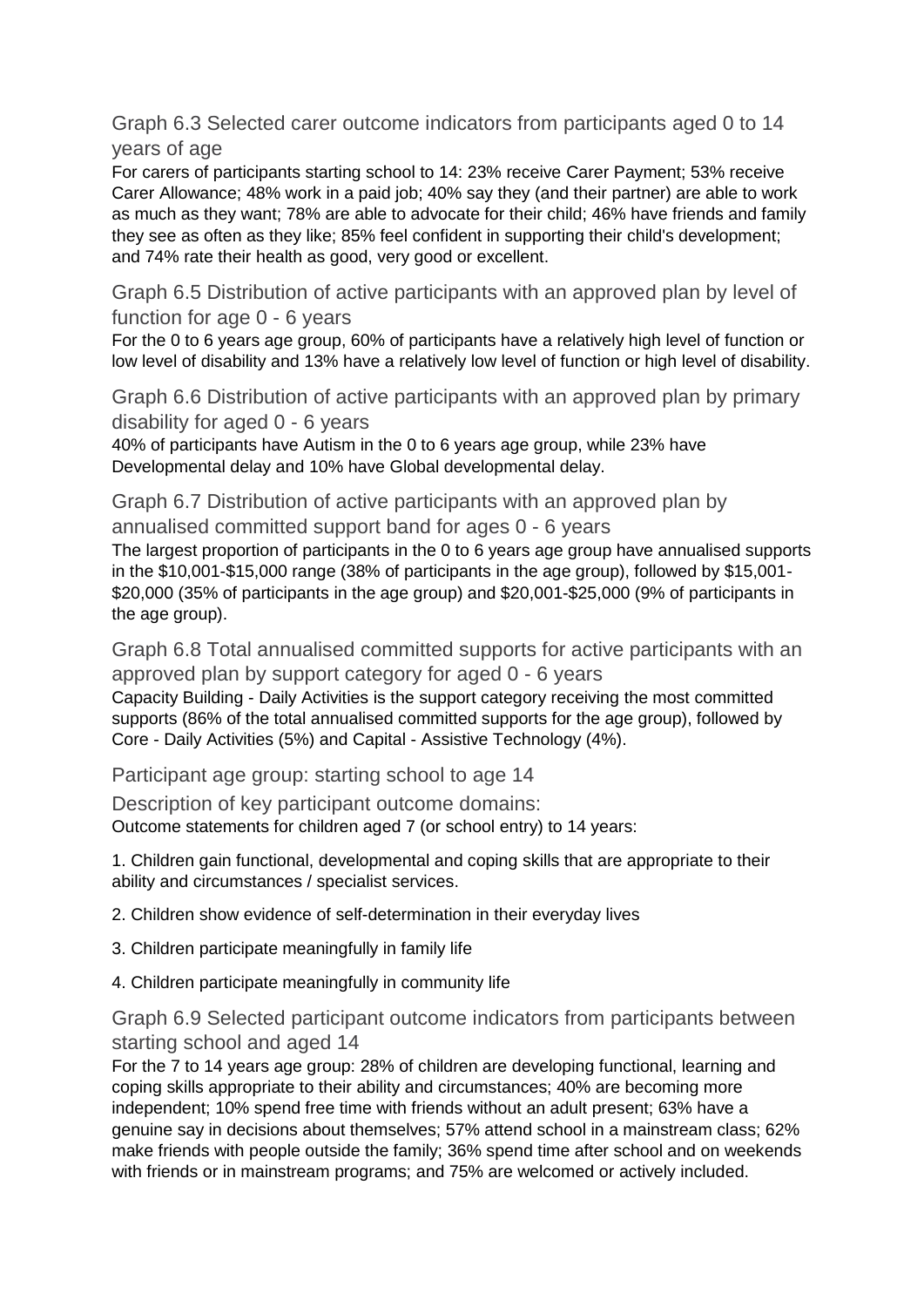Description of key carer outcome domains:

Outcome statements for families / carers of children with disability aged 7 to 14 years:

1. Families know their rights and advocate effectively for their children.

2. Families feel supported.

3. Families are able to gain access to desired services, programs, and activities in their community.

4. Families help their children develop and learn.

5. Families enjoy health and wellbeing.

Graph 6.11 Selected carer outcome indicators from participants aged between birth and aged 14 years

23% receive Carer Payment; 53% receive Carer Allowance; 48% work in a paid job; 40% say they (and their partner) are able to work as much as they want; 78% are able to advocate for their child; 46% have friends and family they see as often as they like; 85% feel confident in supporting their child's development; and 74% rate their health as good, very good or excellent.

Graph 6.13 Distribution of active participants with an approved plan by level of function for age 7 to 14 years

For the 7 to 14 years age group, 40% of participants have a high level of function and 40% have a medium level of function.

Graph 6.14 Distribution of active participants with an approved plan by primary disability for age 7 to 14 years

62% of participants have Autism in the 7 to 14 years age group, while 17% have Intellectual Disability and 5% have Cerebral Palsy.

Graph 6.15 Distribution of active participants with an approved plan by annualised committed support band for age 7 to 14 years The largest proportion of participants in the 7 to 14 years age group have annualised supports in the \$5,001-\$10,000 range (31% of the participants in the age group), followed by \$10,001-\$15,000 (29%) and \$15,001-\$20,000 (13%).

Graph 6.16 Total annualised committed supports for active participants with an approved plan by support category for age 7 to 14 years Capacity Building - Daily Activities is the support category receiving the most committed supports (47% of the total annualised committed supports for the age group), followed by Core - Daily Activities (23%) and Core - Social and Civic (8%).

Participant age group: age 15 to 24

Description of key participant outcome domains: The adult framework consists of 8 participant domains:

- 1. Choice and control.
- 2. Daily living activities.
- 3. Relationships.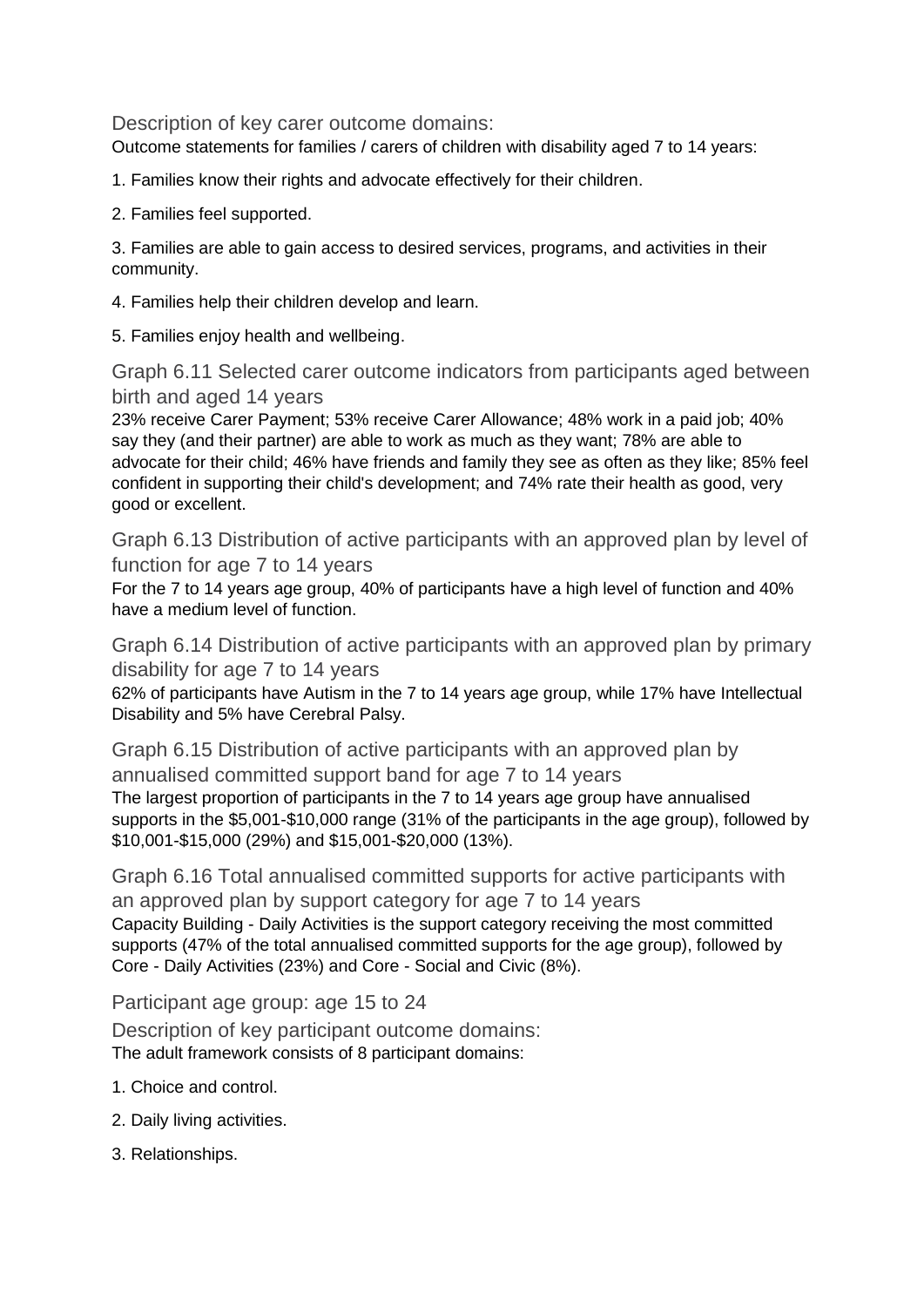- 4. Home.
- 5. Health and wellbeing.
- 6. Lifelong learning.
- 7. Work.
- 8. Social, community and civic participation.

Graph 6.17 Selected outcome indicators from participants aged 15 to 24 For the 15 to 24 years age group: 37% are happy with the level of independence/control they have now; 44% choose what they do each day; 22% were given the opportunity to participate in a self-advocacy group meeting; 80% want more choice and control in their life; 30% have no friends other than family or paid staff; 81% are happy with their home; 86% feel safe or very safe in their home; 68% rate their health as good, very good or excellent; 66% did not have any difficulties accessing health services; 30% currently attend or previously attended school in a mainstream class; 17% have a paid job; 12% volunteer; and 31% were actively involved in a community, cultural or religious group in the last year.

Description of key carer outcome domains:

Outcome statements for families / carers of participants aged 15 to 24 years:

- 1. Families know their rights and advocate effectively for their young person with disability.
- 2. Families have the support they need to care.

3. Families are able to gain access to desired services, programs, and activities in their community.

- 4. Families help their young person become independent.
- 5. Families enjoy health and wellbeing.

Graph 6.19 Selected outcome indicators from carers of participants aged 15 to 24

25% receive Carer Payment; 47% receive Carer Allowance; 51% work in a paid job; 48% are able to work as much as they want; 70% are able to advocate for their family member; 46% have friends and family they see as often as they like; 38% know what their family can do to enable their family member with disability to become as independent as possible; and 61% rate their health as good, very good or excellent.

Graph 6.21 Distribution of active participants with an approved plan by level of function for age 15 to 24 years

For the 15 to 24 years age group, 50% of participants have a medium level of function and 29% have a low level of function.

Graph 6.22 Distribution of active participants with an approved plan by primary disability for age 15 to 24 years

42% of participants have Autism in the 15 to 24 years age group, while 38% have Intellectual Disability and 6% have Cerebral Palsy.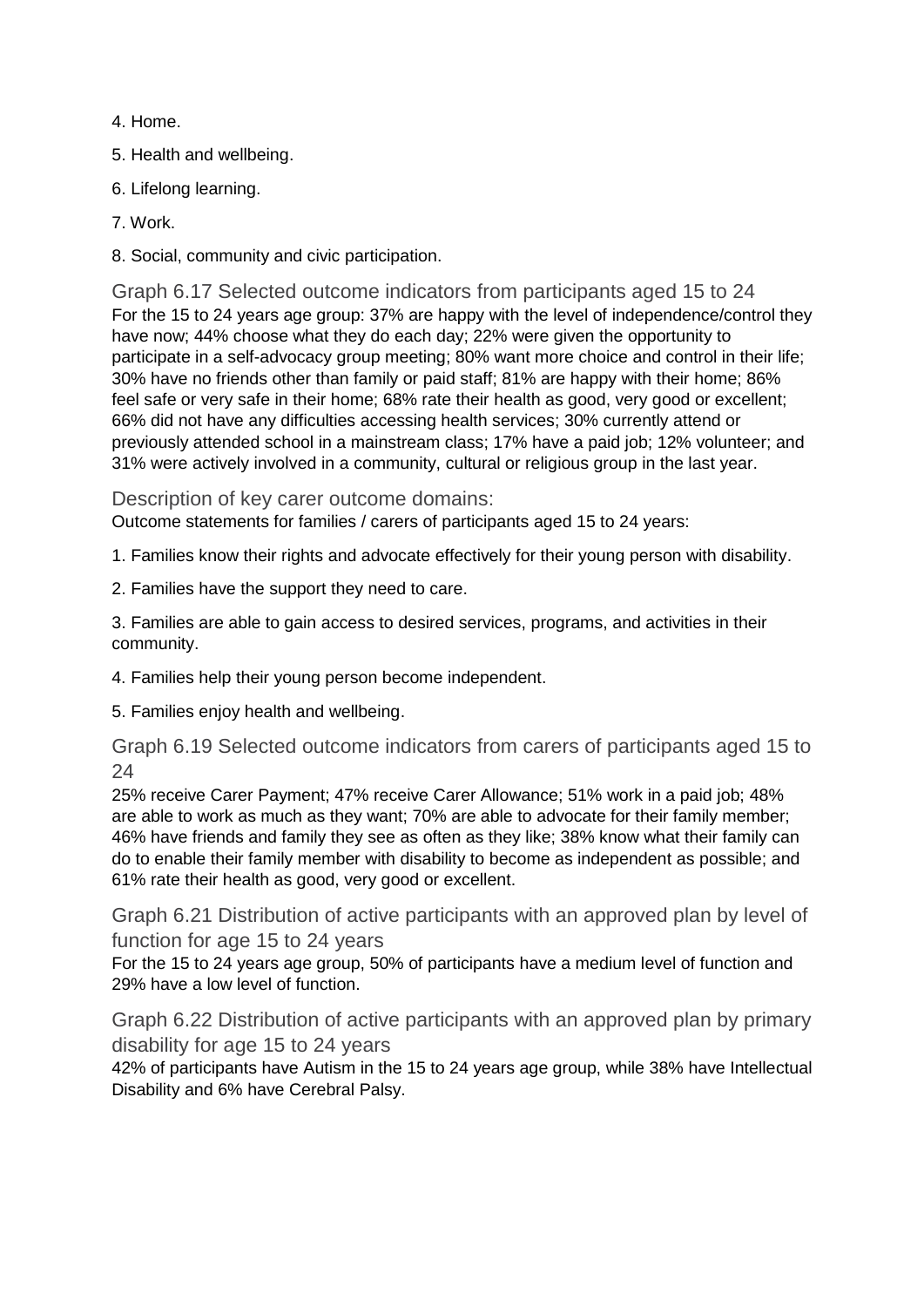Graph 6.23 Distribution of active participants with an approved plan by annualised committed support band for age 15 to 24 years The largest proportion of participants in the 15 to 24 years age group have annualised supports in the \$30,001-\$50,000 range (21% of the participants in the age group), followed by \$50,001-\$100,000 (18%) and \$10,001-\$15,000 (10%).

Graph 6.24 Total annualised committed supports for active participants with an approved plan by support category for age 15 to 24 years Core - Daily Activities is the support category receiving the most committed supports (41%), followed by Core - Social and Civic (27%) and Capacity Building - Daily Activities (11%).

Participant age group: age 25 and plus

Description of key participant outcome domains The adult framework consists of 8 participant domains:

- 1. Choice and control.
- 2. Daily activities.
- 3. Relationships.
- 4. Home.
- 5. Health and wellbeing.
- 6. Lifelong learning.
- 7. Work.
- 8. Social, community and civic participation.

Graph 6.25 Selected outcomes indicators from participants aged 25 and plus For the 25 years and older age group: 63% choose what they do each day; 27% were given the opportunity to participate in a self-advocacy group meeting; 76% want more choice and control in their life; 28% have no friends other than family or paid staff; 74% are happy with their home; 74% feel safe or very safe in their home; 46% rate their health as good, very good or excellent; 64% did not have any difficulties accessing health services; 12% participate in education, training or skill development; of those receiving education, training or skill development, 56% receive it in mainstream settings; 35% were unable to do a course or training they wanted to do in the last 12 months; 26% have a paid job; 12% volunteer; and 35% were actively involved in a community, cultural or religious group in the last year.

Description of key carer outcome domains

The adult framework consists of 5 family / carer domains:

1. Families know their rights and advocate effectively for their family member with disability.

2. Families have the support they need to care.

3. Families are able to gain access to desired services, programs, and activities in their community.

- 4. Families have succession plans.
- 5. Families enjoy health and wellbeing.